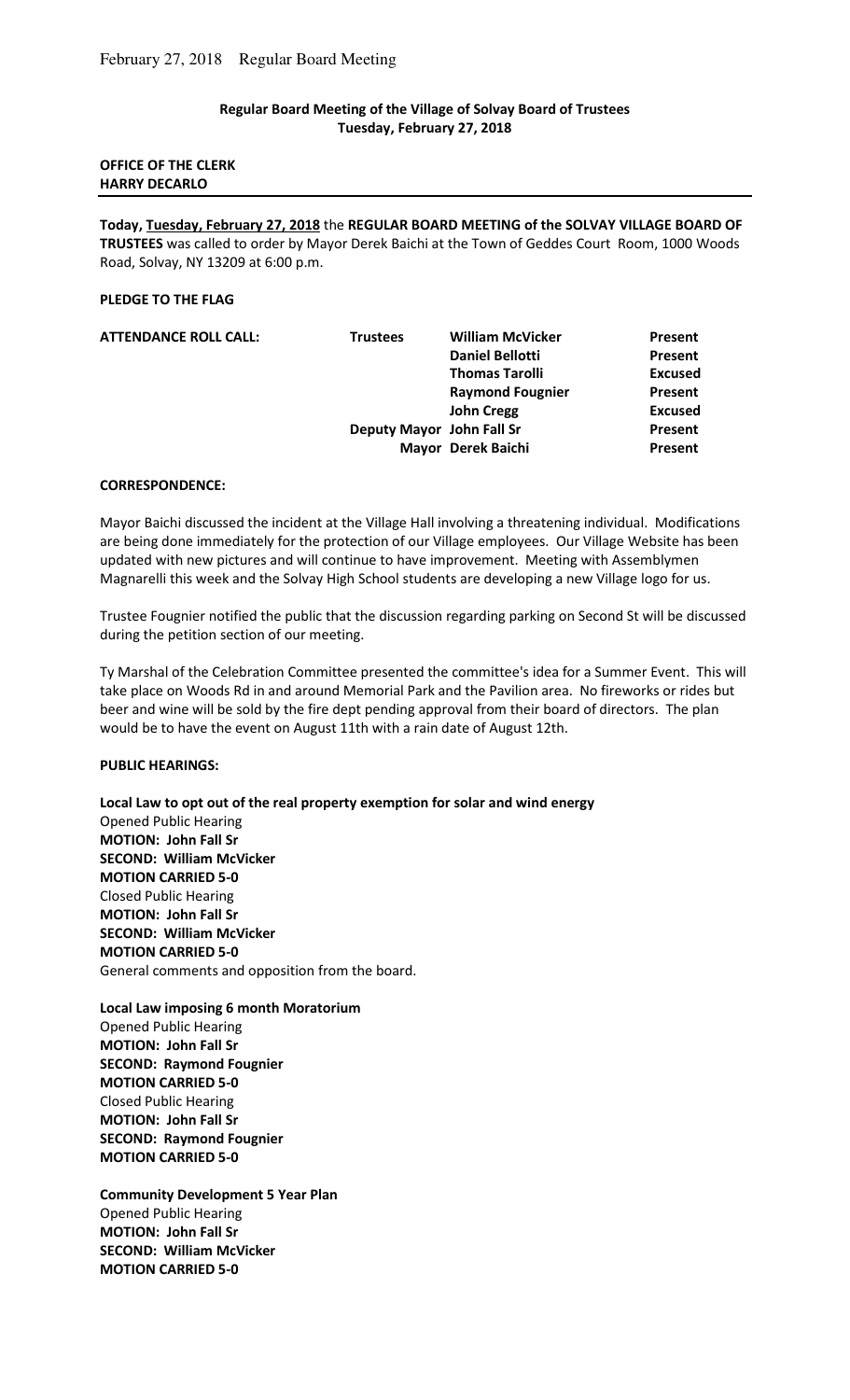Closed Public Hearing **MOTION: John Fall Sr SECOND: William McVicker MOTION CARRIED 5-0** 

**O'Reilly Auto Enterprises**  Opened Public Hearing **MOTION: John Fall Sr SECOND: Daniel Bellotti MOTION CARRIED 5-0**  Closed Public Hearing **MOTION: John Fall Sr SECOND: Raymond Fougnier MOTION CARRIED 5-0**  Brief presentation to the board by applicant.

#### **COMMITTEE REPORTS:**

| Administrative    | Mayor Derek Baichi - None                                                                                                                                                                                                                                                                                                                                                                                                                                                                                                                                                                                                                                                                                                                                                                                                                                                                                                                                                                                                                                                                                                            |
|-------------------|--------------------------------------------------------------------------------------------------------------------------------------------------------------------------------------------------------------------------------------------------------------------------------------------------------------------------------------------------------------------------------------------------------------------------------------------------------------------------------------------------------------------------------------------------------------------------------------------------------------------------------------------------------------------------------------------------------------------------------------------------------------------------------------------------------------------------------------------------------------------------------------------------------------------------------------------------------------------------------------------------------------------------------------------------------------------------------------------------------------------------------------|
| Legal             | Kevin Gilligan, Village Lawyer responded that a letter is needed to be send to<br>New Visions demanding the movement of equipment on Bridge St. and<br>Milton Avenue. Several attempts have been made over the phone but have<br>been unsuccessful.                                                                                                                                                                                                                                                                                                                                                                                                                                                                                                                                                                                                                                                                                                                                                                                                                                                                                  |
| <b>Treasurer</b>  | Cheryl Visconti, Treasurer reviewed the budget modifications.                                                                                                                                                                                                                                                                                                                                                                                                                                                                                                                                                                                                                                                                                                                                                                                                                                                                                                                                                                                                                                                                        |
| <b>Police</b>     | Allen Wood, Police Chief report 955 service calls for January 2018. The<br>department had 40 follow-ups, 2 felony, 46 misdemeanors, 128 Vehicle<br>and Traffic, 1 DWI, 1 juvenile, 241 parking tickets, 18 accidents and 1<br>stolen vehicle.                                                                                                                                                                                                                                                                                                                                                                                                                                                                                                                                                                                                                                                                                                                                                                                                                                                                                        |
| <b>Electric</b>   | Joe Hawksby, Electric Superintendent reported that Alice Ave is complete.<br>Hope to restore the R420 Fdr. in the next week to 10 days at the Matthews<br>Ave Substation. High mast lighting to be metered. Ron Blakeley from the<br>State DOT is redoing all service boxes and installing meter channels at 8-10<br>locations. Car Charging station locations are being worked on. This project is<br>being headed by Trustee Fougnier. The IEEP may be assisting with the cost<br>and installation should begin this Summer. LED street lighting is through the<br>whole Village of Solvay.                                                                                                                                                                                                                                                                                                                                                                                                                                                                                                                                        |
| DPW/Highway       | Mark Cazzolli, Highway Superintendent discussed the significant use of salt<br>and overtime but has been quiet lately. Our salt supply is now replenished.<br>The equipment is in great shape and being well maintained. We will start<br>working in the parks and cleaning sidewalks soon. Sewer calls have been high<br>(54 calls). The crew will start to pick up brush next week. We started Shelter<br>A Bathrooms.                                                                                                                                                                                                                                                                                                                                                                                                                                                                                                                                                                                                                                                                                                             |
| Library           | Dan Golden, Library Director stated that the Kids Book Swap on February 20<br>was a big hit, attracting more than 20 families. Our thanks go to the Friends of<br>the Solvay Library for organizing the event. Here are some upcoming<br>programs: Glenn Mullin on Tibetan Buddhism - Saturday, March 3, 2p.m.<br>Glenn Mullin, a scholar on Eastern religions, will discuss the fundamentals of<br>Tibetan Buddhism. Mullin is the author of over thirty books on the subject,<br>many of which have been translated into a dozen foreign languages. Basics of<br>the Job Search-Sunday, March 18, 2 p.m. A review of the fundamentals of<br>designing a resume, finding references and filling out applications. Easter Egg<br>Hunt and Party-Saturday, March 31, 1 p.m. Party and Easter Egg hunt<br>sponsored by the Friends of the Library Traveling to India-Thursday, April 5, 2<br>p.m. An afternoon touring India, specifically the cities of Bangalore and<br>Mysore. We will share slides, video snippets, and a travelogue on touring<br>India, with special attention to the cities of Bangalore and Mysore. As always, |
| Codes             | the Library welcomes suggestions from the public.<br>Anthony Alberti stated they have been cleaning up at the old "Duggan's". As<br>weather improves, high grass and trash issues will be addressed. The issues of<br>property maintenance will be a concentration going forward. The Solvay<br>Convenience Store is continuing to be sited multiple times for various<br>violations. February as a whole, we have conducted several fire, rental and<br>vehicle inspections.                                                                                                                                                                                                                                                                                                                                                                                                                                                                                                                                                                                                                                                        |
| <b>Stormwater</b> | <b>None</b>                                                                                                                                                                                                                                                                                                                                                                                                                                                                                                                                                                                                                                                                                                                                                                                                                                                                                                                                                                                                                                                                                                                          |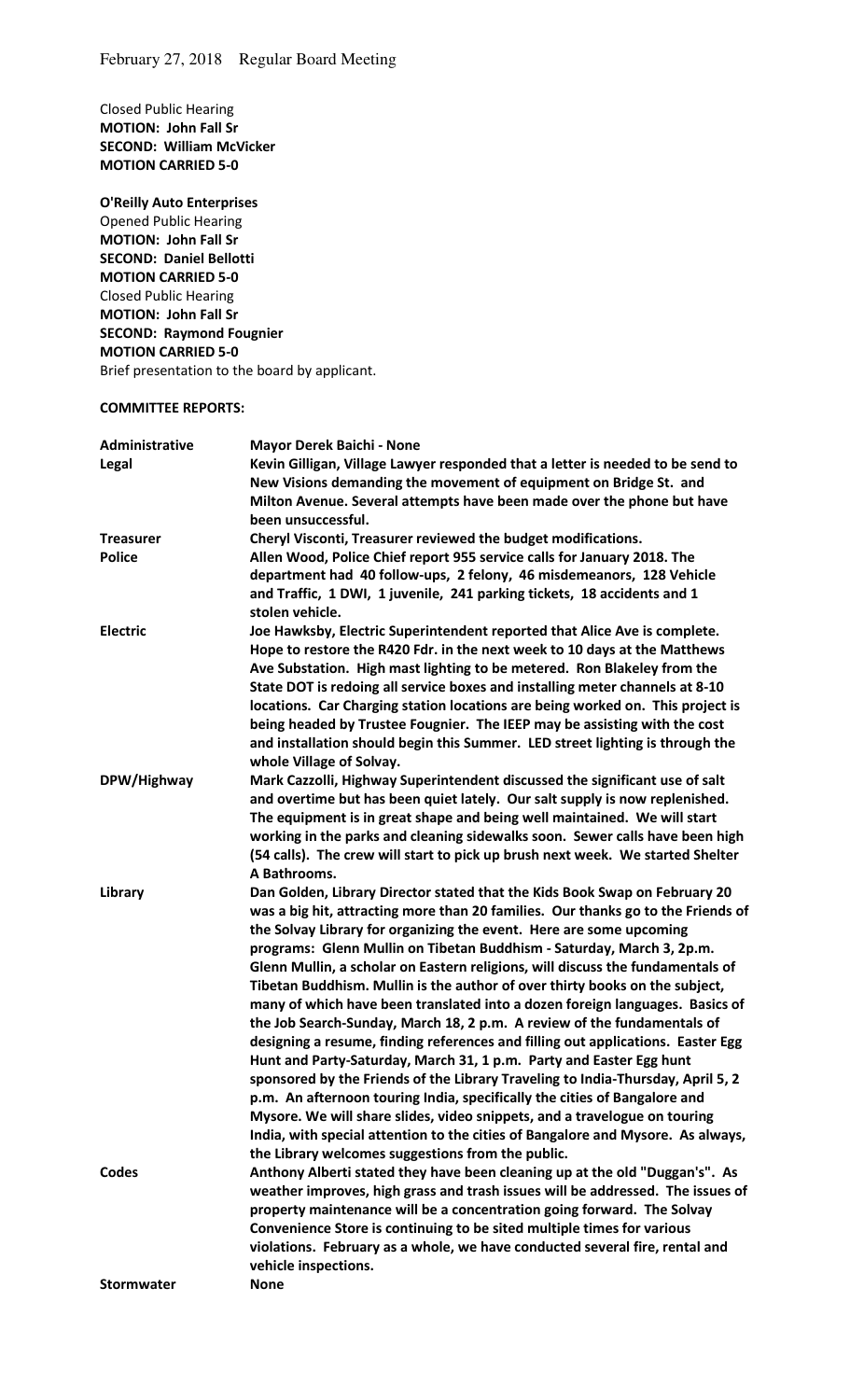# **RESOLUTIONS:**

| 1. | Authorization from the Board of Trustees to pay C&S Engineers \$3,970.00 for services rendered<br>1/1/18 to 1/31/18.<br>(Total Cost to the Village is: \$2,870.00)<br>from<br>Below are the specific projects that will be reimbursed through Grant or the County:<br>Invoice No. 0170154 - Project No. 114.213.001 - I/I Reduction Grant<br>Invoice No. 0170155 - Project No. 114.218.001 - SAM Grant<br><b>MOTION: John Fall Sr</b> |                 |              |                       |  |
|----|---------------------------------------------------------------------------------------------------------------------------------------------------------------------------------------------------------------------------------------------------------------------------------------------------------------------------------------------------------------------------------------------------------------------------------------|-----------------|--------------|-----------------------|--|
|    | <b>SECOND: William McVicker</b><br><b>AYES: 5</b>                                                                                                                                                                                                                                                                                                                                                                                     | <b>NAYES: 0</b> |              | <b>MOTION CARRIED</b> |  |
| 2. | Authorization from the Board of Trustees to pay Costello, Cooney & Fearon, PLLC \$13,029.25<br>for services rendered for the month of January 2018. \$3,402.25 for PBA Arbitration and<br>\$2,174.25 for Solvay Electric.<br><b>MOTION: Raymond Fougnier</b><br><b>SECOND: John Fall Sr</b>                                                                                                                                           |                 |              |                       |  |
|    | <b>AYES: 5</b>                                                                                                                                                                                                                                                                                                                                                                                                                        | <b>NAYES: 0</b> |              | <b>MOTION CARRIED</b> |  |
| 3. | Authorization from the Board of Trustees Enacting Local Law No. B-2018, to opt out of the real<br>property exemption for solar and wind energy systems and farm waste energy systems in the<br>Village of Solvay, in accordance with the full resolution that has been circulated to the Village<br>Board.<br><b>MOTION: William McVicker</b><br><b>SECOND: Raymond Fougnier</b>                                                      |                 |              |                       |  |
|    | <b>William McVicker</b>                                                                                                                                                                                                                                                                                                                                                                                                               | <b>Trustee</b>  | <b>Voted</b> | <b>No</b>             |  |
|    | <b>Raymond Fougnier</b>                                                                                                                                                                                                                                                                                                                                                                                                               | <b>Trustee</b>  | <b>Voted</b> | <b>No</b>             |  |
|    | <b>John Cregg</b>                                                                                                                                                                                                                                                                                                                                                                                                                     | <b>Trustee</b>  | <b>Voted</b> | <b>Excused</b>        |  |
|    | John Fall, Sr.                                                                                                                                                                                                                                                                                                                                                                                                                        | <b>Trustee</b>  | <b>Voted</b> | <b>No</b>             |  |
|    | <b>Daniel Bellotti</b>                                                                                                                                                                                                                                                                                                                                                                                                                | <b>Trustee</b>  | <b>Voted</b> | <b>No</b>             |  |
|    | <b>Thomas Tarolli</b>                                                                                                                                                                                                                                                                                                                                                                                                                 | <b>Trustee</b>  | <b>Voted</b> | <b>Excused</b>        |  |
|    | <b>Derek Baichi</b>                                                                                                                                                                                                                                                                                                                                                                                                                   | <b>Mayor</b>    | Voted        | Νo                    |  |
|    | <b>MOTION FAILED</b>                                                                                                                                                                                                                                                                                                                                                                                                                  |                 |              |                       |  |
| 4. | Authorization from the Board of Trustees Enacting a local law 2-2018, imposing a six (6) month<br>Moratorium on the construction, renovation, modification, addition to or operation of<br>convenience stores within the Village of Solvay, in accordance with the full resolution that<br>has been circulated to the Village Board.<br><b>MOTION: Daniel Bellotti</b><br><b>SECOND: Raymond Fougnier</b>                             |                 |              |                       |  |
|    | <b>William McVicker</b>                                                                                                                                                                                                                                                                                                                                                                                                               | <b>Trustee</b>  | <b>Voted</b> | <b>Yes</b>            |  |
|    | <b>Raymond Fougnier</b>                                                                                                                                                                                                                                                                                                                                                                                                               | <b>Trustee</b>  | <b>Voted</b> | <b>Yes</b>            |  |
|    | <b>John Cregg</b>                                                                                                                                                                                                                                                                                                                                                                                                                     | <b>Trustee</b>  | <b>Voted</b> | <b>Excused</b>        |  |
|    | John Fall, Sr.                                                                                                                                                                                                                                                                                                                                                                                                                        | <b>Trustee</b>  | <b>Voted</b> | Yes                   |  |
|    | <b>Daniel Bellotti</b>                                                                                                                                                                                                                                                                                                                                                                                                                | <b>Trustee</b>  | <b>Voted</b> | <b>Yes</b>            |  |
|    | <b>Thomas Tarolli</b>                                                                                                                                                                                                                                                                                                                                                                                                                 | <b>Trustee</b>  | <b>Voted</b> | <b>Excused</b>        |  |
|    | Derek Baichi                                                                                                                                                                                                                                                                                                                                                                                                                          | <b>Mayor</b>    | <b>Voted</b> | Yes                   |  |
|    |                                                                                                                                                                                                                                                                                                                                                                                                                                       |                 |              |                       |  |

**The foregoing Resolution was thereupon declared duly adopted DATED: February 27, 2018**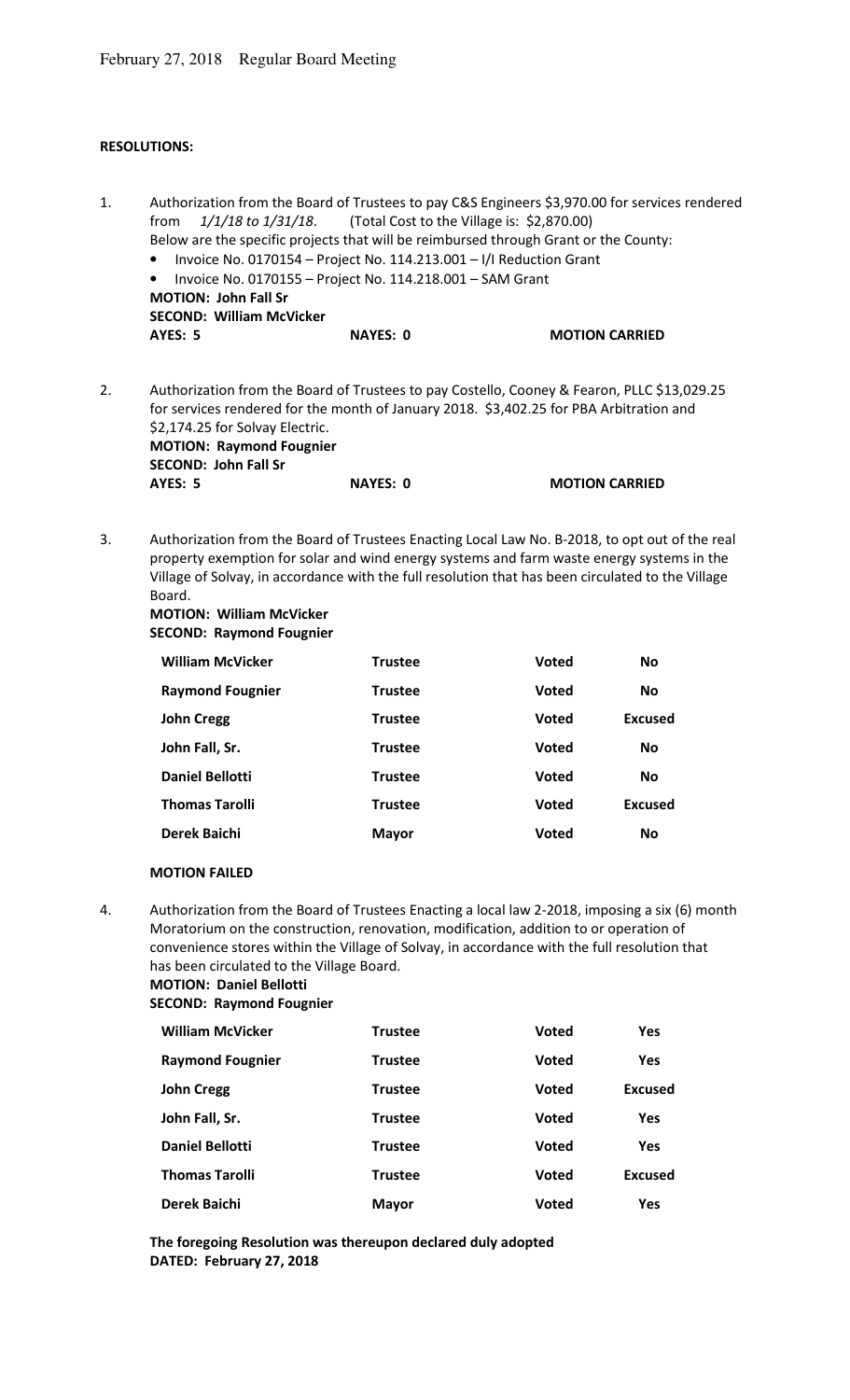5. Authorization from the Board of Trustees to select the projects which are eligible for Housing and Urban Community Development Funding and to consider amendment of the Village's Five Year Consolidated Plan for Community Development Funding Requests (as previously amended in 2017) and to authorize an application to Onondaga County Community Development for a 2018 Block Grant, in accordance with the full resolution that has been circulated to the Village Board.

**MOTION: John Fall Sr SECOND: Daniel Bellotti** 

| <b>William McVicker</b> | <b>Trustee</b> | <b>Voted</b> | Yes            |
|-------------------------|----------------|--------------|----------------|
| <b>Raymond Fougnier</b> | <b>Trustee</b> | <b>Voted</b> | <b>Yes</b>     |
| <b>John Cregg</b>       | <b>Trustee</b> | <b>Voted</b> | <b>Excused</b> |
| John Fall, Sr.          | <b>Trustee</b> | <b>Voted</b> | <b>Yes</b>     |
| <b>Daniel Bellotti</b>  | <b>Trustee</b> | <b>Voted</b> | Yes            |
| <b>Thomas Tarolli</b>   | <b>Trustee</b> | <b>Voted</b> | <b>Excused</b> |
| Derek Baichi            | <b>Mayor</b>   | <b>Voted</b> | <b>Yes</b>     |

**The foregoing Resolution was thereupon declared duly adopted DATED: February 27, 2018**

## 6. Authorization from the Board of Trustees to approve the Budget Modifications:

# **Village of Solvay General Fund Schedule of Proposed Budget Modifications**

| <b>Account</b>  | <b>Title</b>                    | (as modified)<br>Current<br><b>Budget</b> | Proposed<br><b>Budget Mod</b> | <b>Newly</b><br><b>Modified</b><br><b>Budget</b><br><b>Amount</b> |
|-----------------|---------------------------------|-------------------------------------------|-------------------------------|-------------------------------------------------------------------|
| <b>Revenues</b> |                                 |                                           |                               |                                                                   |
| 415200 A        | <b>Police Fees</b>              | 1,000                                     | 1,000                         | 2,000                                                             |
| 415600 A        | Safety Inspection Fees          | 3,000                                     | 2,500                         | 5,500                                                             |
| 415610 A        | <b>Safety Registration Fees</b> | 2,000                                     | 1,600                         | 3,600                                                             |
| 415890 A        | Other Public Safety Income      | 1,000                                     | 19,760                        | 20,760                                                            |
| 420010 A        | Park & Rec Fees                 | 1,000                                     | 500                           | 1,500                                                             |
| 425010 A        | <b>Business Licenses</b>        | 2,700                                     | (1, 180)                      | 1,520                                                             |
| 425300 A        | <b>Game Licenses</b>            | 0                                         | 720                           | 720                                                               |
| 426100 A        | Fines & Forfeited Bail          | 70,000                                    | 30,000                        | 100,000                                                           |
| 426800 A        | Insurance Recoveries            | 12,550                                    | 17,800                        | 30,350                                                            |
| 427053 A        | Gifts & Donations               | 5,000                                     | 100                           | 5,100                                                             |
| 438200 A        | State Aid-Youth Program         | 0                                         | 717                           | 717                                                               |
|                 |                                 |                                           |                               | 0                                                                 |
|                 | <b>Total</b>                    | 97,250                                    | 73,517                        | 169,767                                                           |

#### **Expenses**

| 511101 A | Police Justice - Wages            | 74,650  | 17,000   | 91,650  |
|----------|-----------------------------------|---------|----------|---------|
| 514404 A | Engineer - Other                  | 40,000  | (15,000) | 25,000  |
| 516201 A | <b>Building - Wages</b>           | 101,500 | (20,000) | 81,500  |
| 519104 A | Insurance                         | 85,000  | 2,006    | 87,006  |
| 531204 A | Police - Other                    | 92,523  | 15,000   | 107,523 |
| 536504 A | Demolition of Unsafe Building     | 0       | 18,000   | 18,000  |
| 551101 A | <b>Street Maintenance - Wages</b> | 175,450 | (10,000) | 165,450 |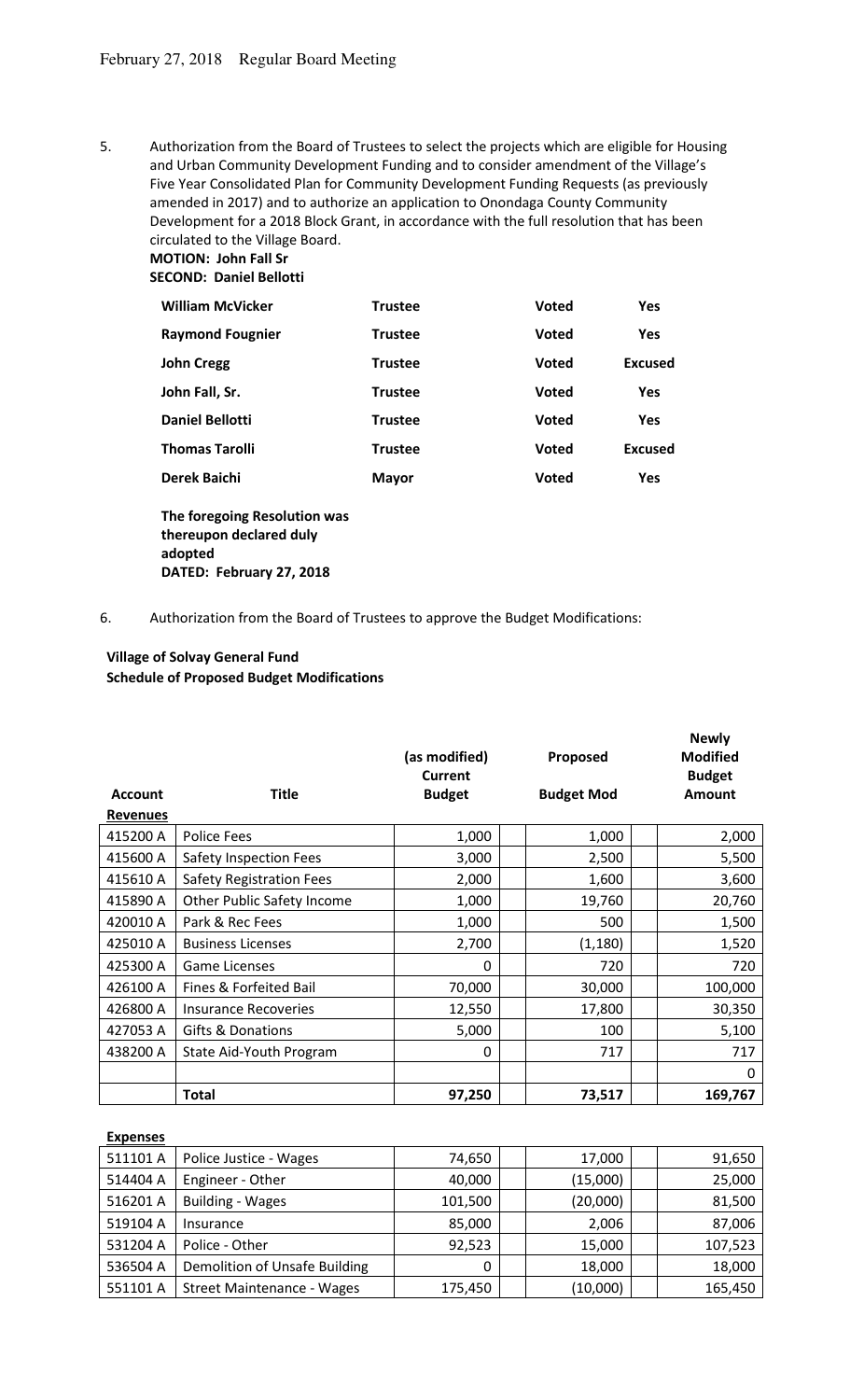## February 27, 2018 Regular Board Meeting

| 551104 A | Street Maintenance - Other  | 262,725  | 40,000   | 302,725 |
|----------|-----------------------------|----------|----------|---------|
| 580900 A | Landfill Monitoring         | 20,200   | 1,000    | 21,200  |
| 581401 A | Storm Sewer - Wages         | 34,170   | (10,000) | 24,170  |
| 581404 A | Storm Sewer - Other         | 8,500    | 1,500    | 10,000  |
| 590408 A | Life Insurance              | 13,000   | (5,200)  | 7,800   |
| 590558 A | <b>Disability Insurance</b> | 1,800    | (1,100)  | 700     |
| 599019 A | <b>Interfund Transfer</b>   | $\Omega$ | 40,311   | 40,311  |
|          |                             |          |          |         |
|          | Total                       | 909,518  | 73,517   | 983,035 |

**MOTION: John Fall Sr SECOND: William McVicker AYES: 5 NAYES: 0 MOTION CARRIED** 

7. Authorization from the Board of Trustees determining that the replacement, rehabilitation and reconstruction of the Gere Lock Road Culvert is a Type 2 action in accordance with 6NYCRR617.5(c)(2) and authorizing the Mayor to select a Consultant to assist with the BridgeNY project application development, with the option for design and construction inspection, if the application is successful for this project and it is further resolved that the selection process shall be consistent with the requirements of BridgeNY, using the Master Proposals submitted from the 15 selected firms on the 2016 LSDA Region 3 list. **MOTION: Raymond Fougnier** 

| <b>SECOND: John Fall Sr</b> |          |                       |
|-----------------------------|----------|-----------------------|
| AYES: 5                     | NAYES: 0 | <b>MOTION CARRIED</b> |

8. Authorization from the Board of Trustees to repeal the health insurance policy adopted on April 9, 2013 whereby all non-represented employees hired after that date were to be provided with only individual health insurance coverage and further resolving that, effective the day after the adoption of this resolution, all non-represented employees hired after April 9, 2013 may elect to receive family or other coverage for family members, in accordance with the standard premium contribution formula in existence prior to April 9, 2013.

**MOTION: William McVicker** 

**SECOND: John Fall Sr** 

| <b>William McVicker</b> | <b>Trustee</b> | <b>Voted</b> | <b>Yes</b>     |
|-------------------------|----------------|--------------|----------------|
| <b>Raymond Fougnier</b> | <b>Trustee</b> | <b>Voted</b> | <b>Yes</b>     |
| John Cregg              | <b>Trustee</b> | <b>Voted</b> | <b>Excused</b> |
| John Fall, Sr.          | <b>Trustee</b> | <b>Voted</b> | <b>Yes</b>     |
| <b>Daniel Bellotti</b>  | <b>Trustee</b> | <b>Voted</b> | <b>Yes</b>     |
| <b>Thomas Tarolli</b>   | <b>Trustee</b> | <b>Voted</b> | <b>Excused</b> |
| Derek Baichi            | <b>Mayor</b>   | <b>Voted</b> | <b>Yes</b>     |

**The foregoing Resolution was thereupon declared duly adopted DATED: February 27, 2018** 

**PETITIONS: Various residents expressed their problems and solutions to the ongoing parking issues on Second Street.** 

> **John McPeak questioned when the Public Hearing was going to take place regarding the Budget. The budget must be adopted before April 30th so it will take place before then.**